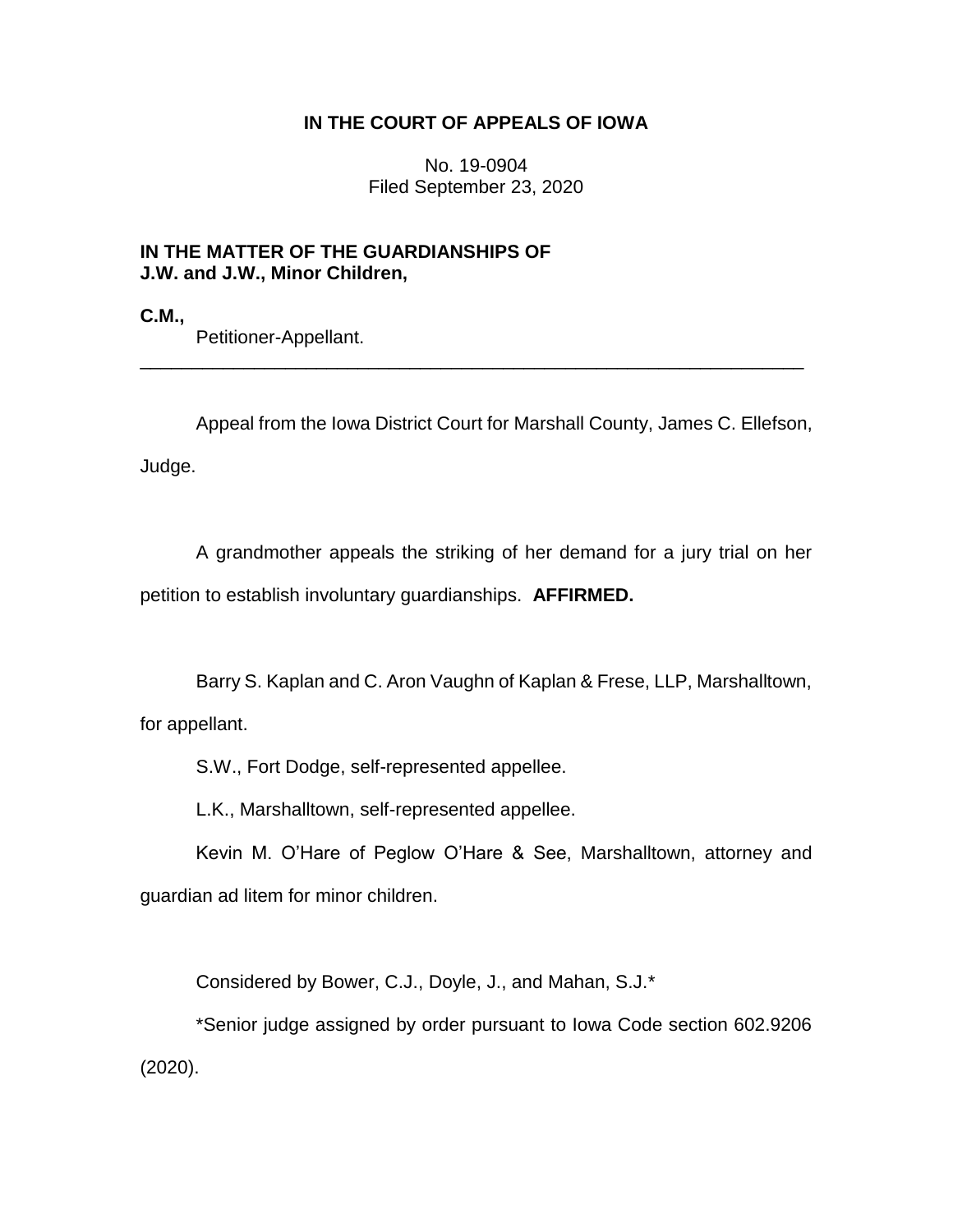## **BOWER, Chief Judge.**

A grandmother appeals the striking of her demand for a jury trial contained

in her petition to establish involuntary guardianships for her son's children, who

are in the legal custody of their mother.<sup>1</sup> Finding no error, we affirm.

"Actions . . . for the involuntary appointment of guardians and conservators

... shall be triable in probate as law actions." lowa Code § 633.33 (2018).<sup>2</sup> Our

review is therefore for correction of errors at law. Iowa R. App. P. 6.907.

Iowa Code section 633.551 provides:

(1) The determination of incompetency of the proposed ward or ward and the determination of the need for the appointment of a guardian or conservator or of the modification or termination of a guardianship or conservatorship shall be supported by clear and convincing evidence.

(2) The burden of persuasion is on the petitioner in an initial proceeding to appoint a guardian or conservator. In a proceeding to modify or terminate a guardianship or conservatorship, if the guardian or conservator is the petitioner, the burden of persuasion remains with the guardian or conservator.

Iowa Code section 633.552 provides:

 $\overline{a}$ 

Any person may file with the clerk a verified petition for the appointment of a guardian. The petition shall state the following information so far as known to the petitioner.

 $1$  The proposed wards' mother has filed a statement of non-participation in the appeal.

 $2$  There have been a number of recent amendments to the statutes governing the guardianship of minors. *See* 2019 Iowa Acts, ch. 56. Iowa Code chapter 232D (2020) now contains the Iowa Minor Guardianship Proceedings Act. Effective January 1, 2020, the juvenile court has exclusive jurisdiction over minor guardianships. Iowa Code § 232D.103 (2020).

This action was governed by the 2018 Iowa Code, which includes a presumption that a parent is the preferred guardian for a child. *See* Iowa Code § 633.559 ("Except for a minor child for whom the court's jurisdiction over the child's guardianship was established pursuant to transfer of the child's case in accordance with section 232.104, the parents of a minor child, or either of them, if qualified and suitable, shall be preferred over all others for appointment as guardian.").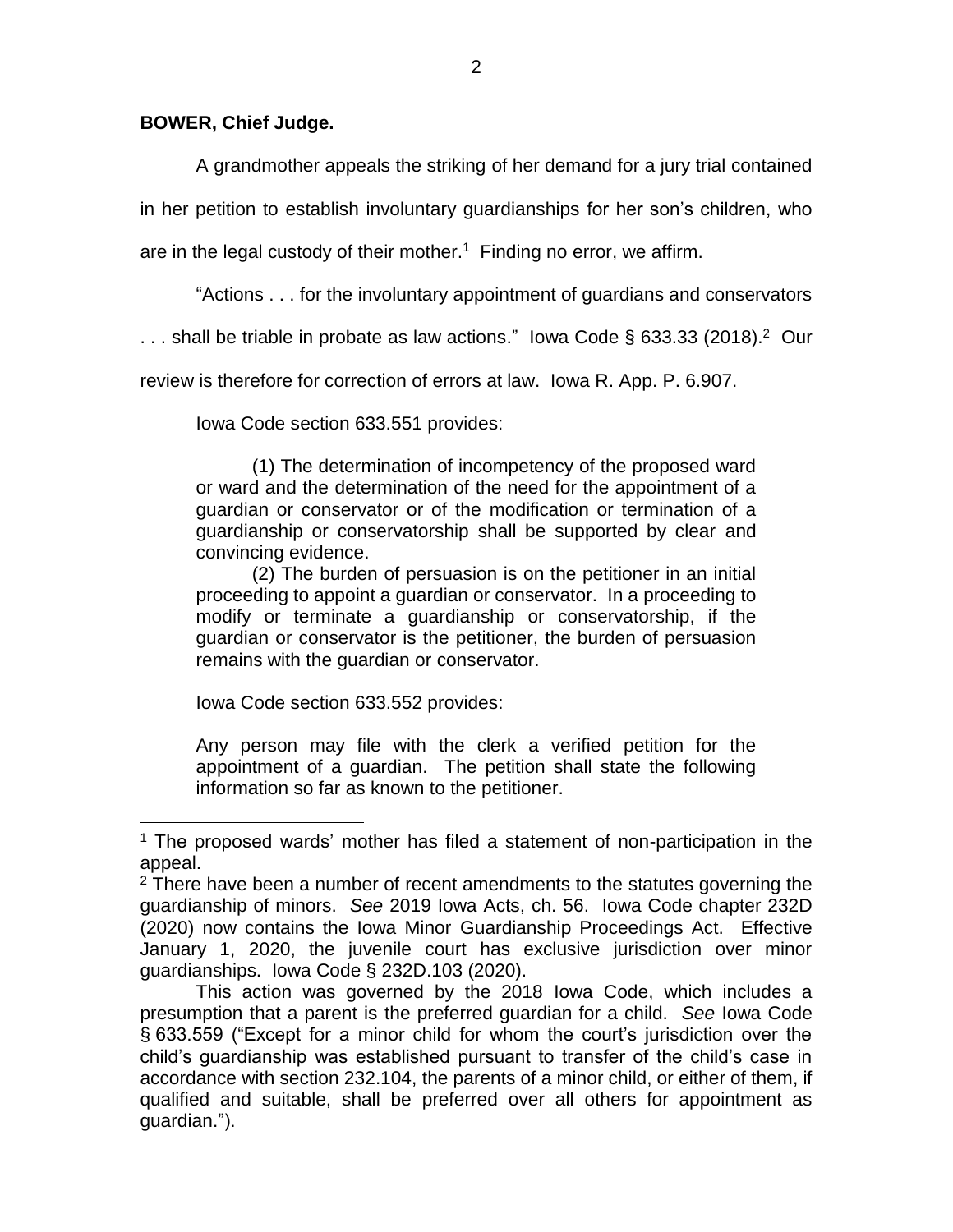(1) The name, age and post office address of the proposed ward.

(2) That the proposed ward is in either of the following categories:

(a) Is a person whose decision-making capacity is so impaired that the person is unable to care for the person's personal safety or to attend to or provide for necessities for the person such as food, shelter, clothing, or medical care, without which physical injury or illness might occur.

(b) Is a minor.

Iowa Code section 633.555 states:<sup>3</sup>

All other pleadings and the trial of the cause shall be governed by the rules of civil procedure. The cause shall be tried as a law action, and either party shall be entitled to a jury trial if demand is made therefor as provided by the rules of civil procedure.

The grandmother demanded a jury trial. The district court found that calling

a jury was "pointless" because the status of the proposed wards as minors was

proved as a matter of law. The court wrote:

. . . .

 $\overline{a}$ 

Iowa Code section 633.552 sets out the contents of a petition for appointment of a guardian. The petition must allege either impaired decision-making capacity, or that the proposed ward is a minor. The petitions in these two cases allege that the proposed wards are five years old and seven years old. The lawyers agreed that those are the ages of the proposed wards. The proposed wards are thus, as a matter of law, minors.

The only issue properly submitted to a jury in this case is whether the proposed wards are minors or not. Here, it is undisputed that they are. The question of whether the parent is not a qualified or suitable caregiver is an aspect of the decisional act of appointing a guardian to be made by the court. Are the children to be left with their natural guardian, the mother, or placed with the potential legal guardian, the grandmother? *See also In re Guardianship of Kliege,*  No. 15-0851, 2016 WL 1760729, at \*3 (Iowa Ct. App. Apr. 27, 2016) ("Once the criteria for appointment of a guardian has been proved, the district court is afforded discretion in selecting a guardian to

 $3$  Section 232D.106 provides: "The rules of civil procedure shall govern guardianship proceedings concerning a minor who is alleged to be in need of a guardianship except as otherwise set forth in this chapter." The chapter does not provide the right to jury trial in proceedings for a minor guardianship.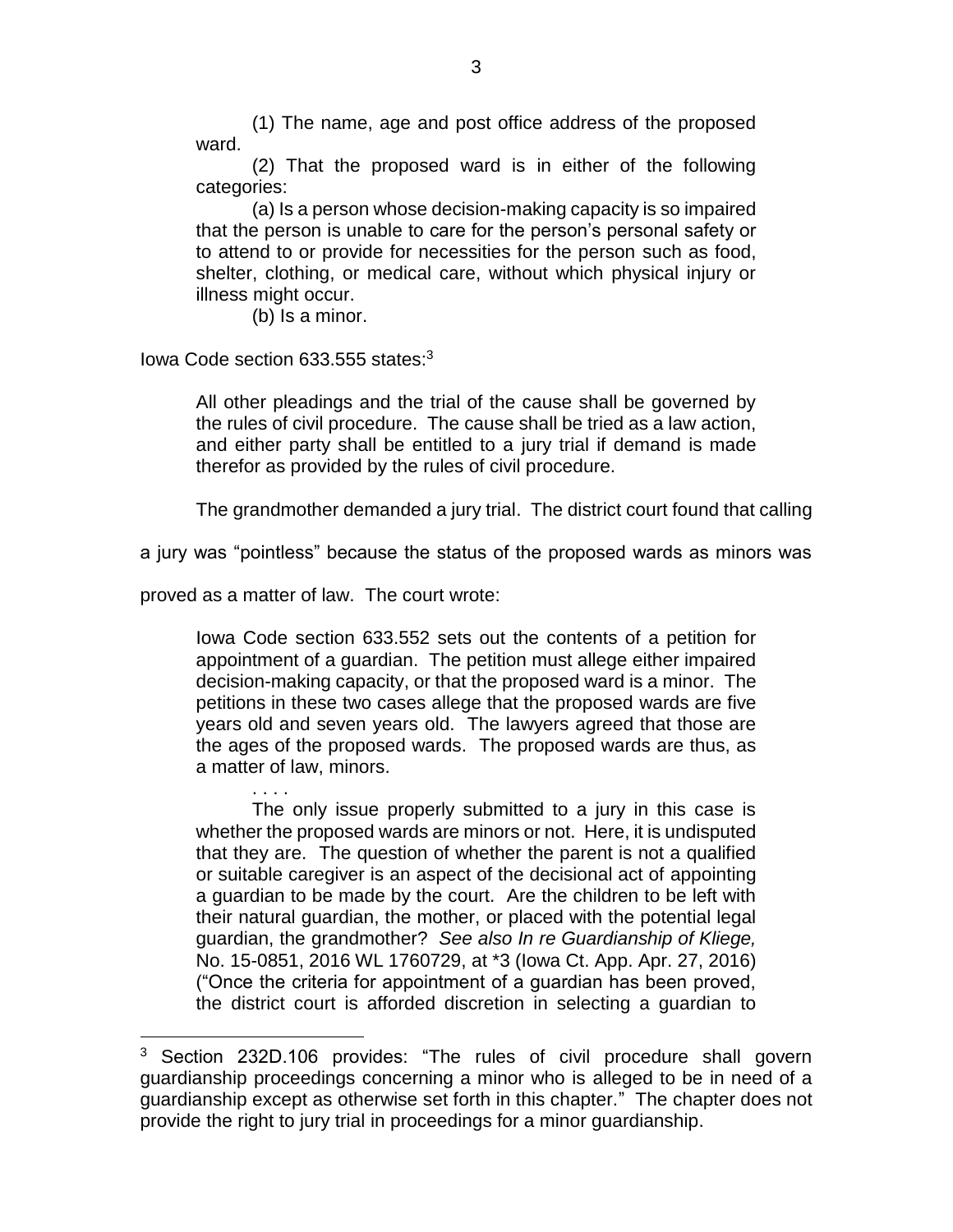appoint."). Because the one issue properly submitted to a jury is undisputed, calling a jury in this case is pointless.

In *In re Guardianship & Conservatorship of Reed*, 468 N.W.2d 819 (Iowa

1991), the supreme court addressed the right to a jury trial on a petition for

guardianship under the incapacity alternative of section 663.552(2)(a). The court

observed:

In construing these sections we note that section 633.555 granting a jury trial is followed by a section that states the grounds upon which a guardian can be appointed. Section 633.556 states: "If the allegations of the petition as to the status of the proposed ward and the necessity for the appointment of a guardian are proved, the court may appoint a guardian."

This section vests the court with the authority to appoint a guardian. By use of the word "may" rather than "shall" the legislature has made an appointment discretionary with the court even when the allegations of the petition are proved. The language used forestalls the idea that this at-law action includes the selection of a guardian by a jury. The jury decision in the guardianship proceeding may be rendered in deciding if the allegations of the petition as to the status of the proposed ward are proved and whether there is a necessity for the appointment. *One statutory ground for appointment of a guardian that could be a jury issue is whether the proposed ward is incapable of making important decisions by reason of mental, physical, or other incapacities. Our past cases have indicated this purpose for the statutory right to a trial by jury*. If these questions, that are jury matters, are answered affirmatively, the decisional act of appointing a guardian is then made by the court.

*Reed,* 468 N.W.2d at 822–23 (citations omitted) (emphasis added).

Here the statutory ground alleged is that the proposed wards are minors

under section 633.552(2)(b). Where there is no question that the proposed wards

are minors, we find no error in the court's denial of a jury trial on that issue. Finding

no error, we affirm.

## **AFFIRMED.**

Mahan, S.J., concurs; Doyle, J., dissents.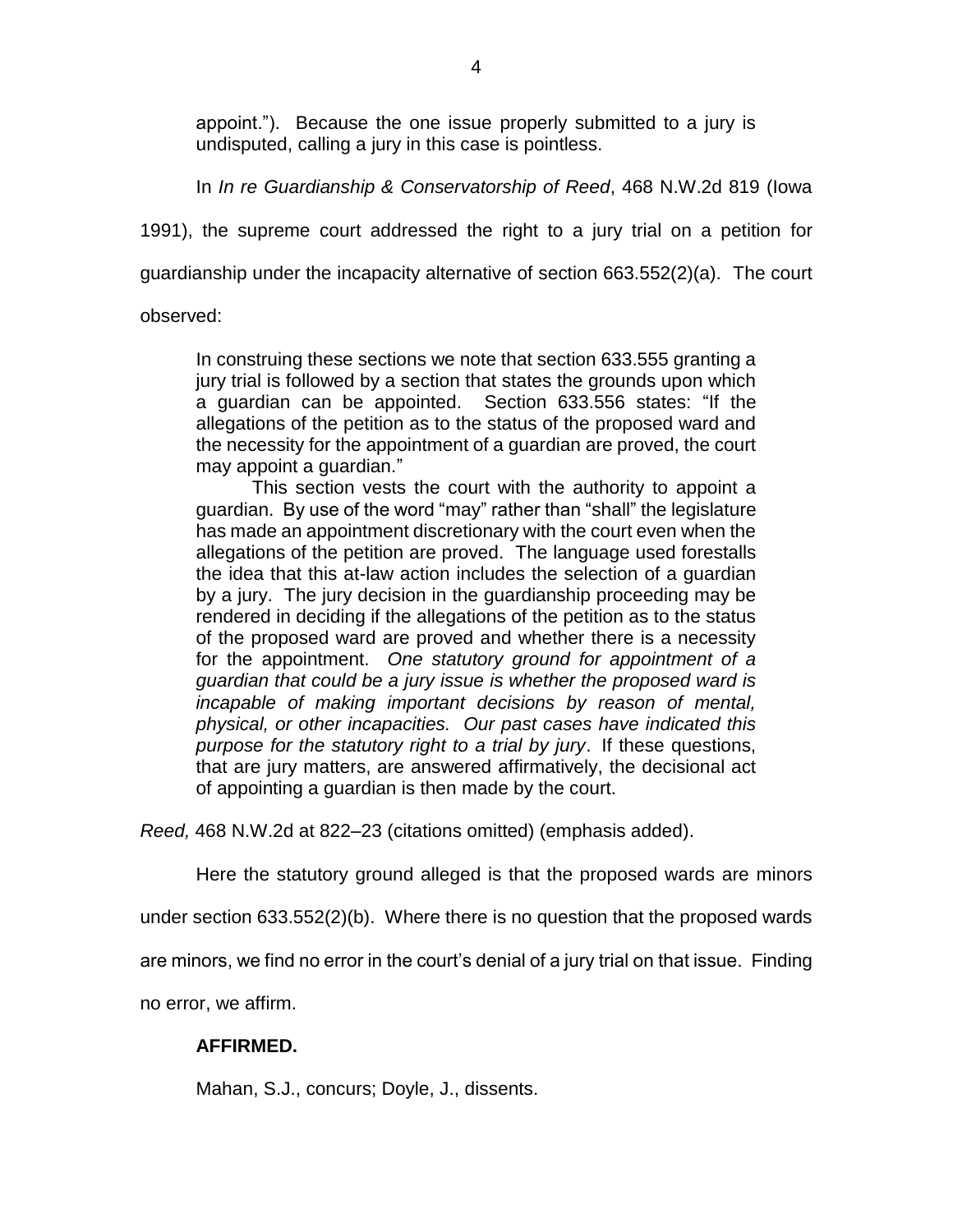**DOYLE, Judge** (dissenting).

 $\overline{a}$ 

I respectfully dissent. I would reverse the trial court's order striking the jury demand and remand for a jury trial.

The grandmother of her son's two children filed petitions for guardianship of the children after they had been removed from their mother's care. The father consented to the guardianships. The mother moved to stay or dismiss the proceedings. The grandmother demanded a jury. The district court struck the jury demand and set the matters for trial. After a bench trial, the court dismissed the petitions for guardianships. The grandmother appeals the striking of her jury demand and requests remand for a new trial to a jury.

Under section 633.555, a guardianship trial is tried as a law action "and either party shall be entitled to a jury trial if demand is made." In construing sections 633.555 and 633.556, $4$  our supreme court determined "in deciding if the allegations of the petition as to the status of the proposed ward are proved *and* whether there is a necessity for the appointment" are jury questions. *In re Guardianship & Conservatorship of Reed*, 468 N.W. 2d 819, 822 (Iowa 1991) (emphasis added).

Even after citing Iowa Code section 633.555 and *Reed*, and acknowledging that the status of the proposed ward and whether there is need for the appointment of a guardian are jury questions, the district court still determined the only jury question was whether the proposed wards were minors. Since it was undisputed

<sup>&</sup>lt;sup>4</sup> Section 633.556 provides, in pertinent part: "If the allegations of the petition as to the status of the proposed ward and the necessity for the appointment of a guardian are proved by clear and convincing evidence, the court may appoint a guardian." Iowa Code § 633.556(1) (2018).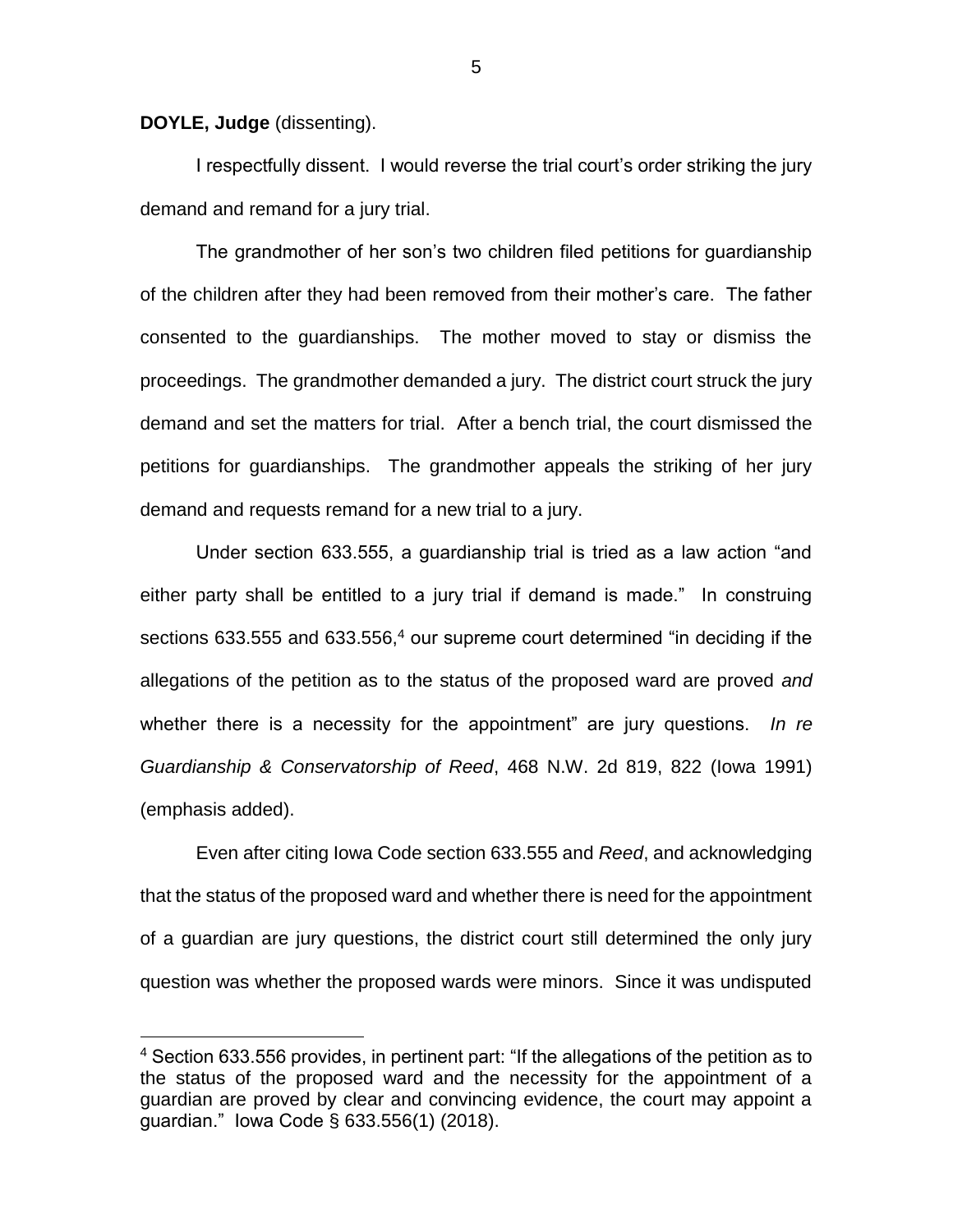that the proposed wards were minors, the court found calling a jury was pointless and it struck the petitioner's jury demand. I agree with the district court that since the proposed wards' status as minors is undisputed it would be pointless to have a jury decide the status issue. But that still leaves the necessity issue hanging.

The district court held that "[t]he question of whether the parent is not a qualified or suitable caregiver is an aspect of the decisional act of appointing a guardian to be made by the court." Given the discretion granted the court in section 633.556, that is true. But I disagree with the district court's view that the issue of whether the parent is not a qualified or suitable caregiver is not part of the jury's determination that a guardianship is required.

A petition for guardianship must state that "the ward's best interests require the appointment of a guardian," Iowa Code § 633.552(4), and the determination of the need for the appointment of a guardian must be proven by clear and convincing evidence. *Id*. § 633.551(1). Since, "if qualified and suitable" a parent is "preferred over all others for appointment as guardian," *see id.* § 633.559, it follows that the petitioner here must prove the mother is not a qualified and suitable caregiver to establish that the proposed wards' best interests require appointment of a guardian. *See In re Guardianship of M.D.*, 797 N.W.2d 121, 127 (Iowa Ct. App. 2011) (noting the burden to overcome the presumptive parental preference "requires proof that the natural parent is not a qualified or suitable caregiver"). Lack of a qualified and suitable parent as a caregiver requires a guardianship for a minor. So it follows that whether a parent is a suitable and qualified caregiver is part of the necessity question. And necessity for a guardian is a jury question. *See Reed*, 468 N.W. 2d at 822.

6